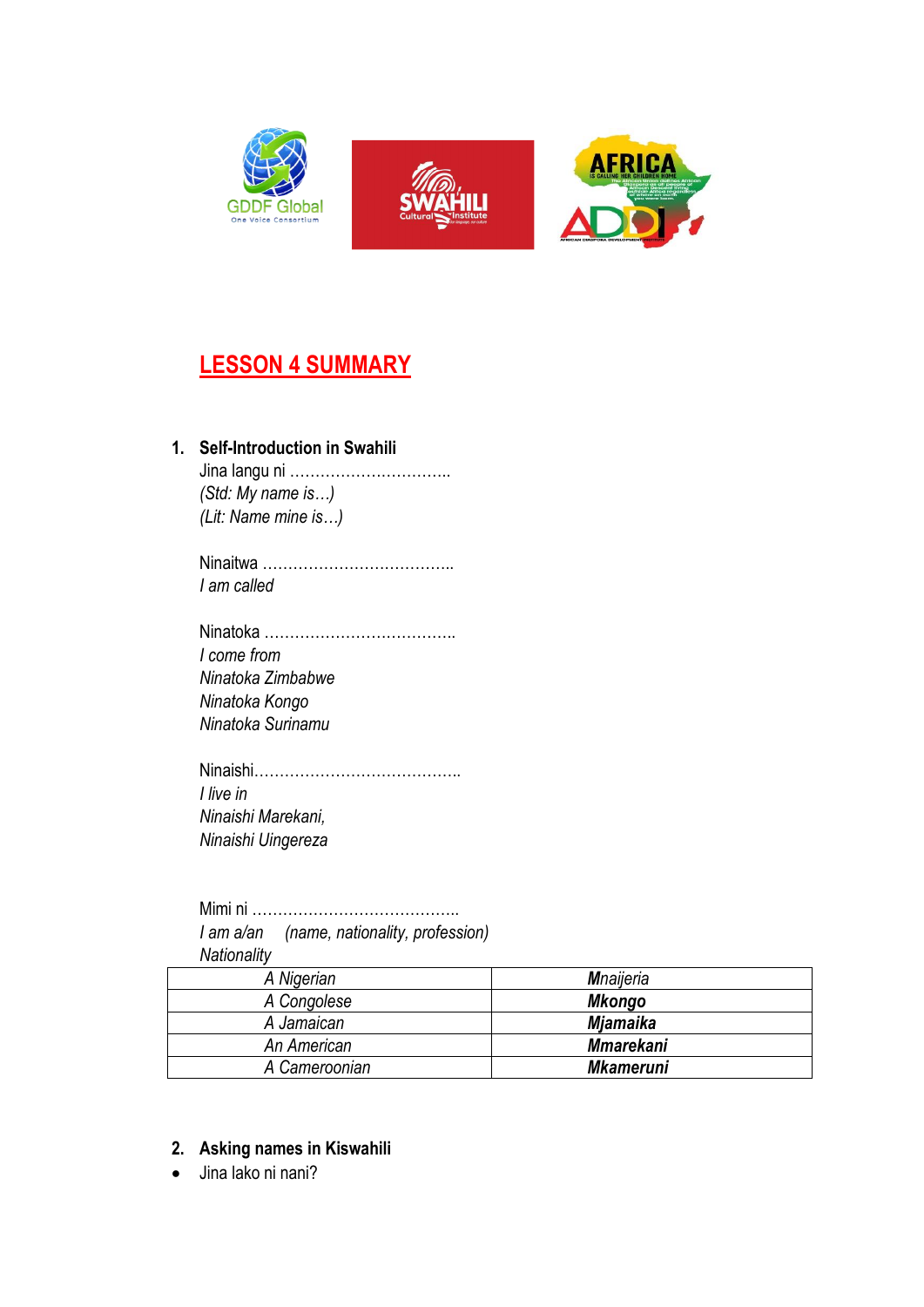*What is your name? (Lit: Name yours is who?)*

- Unaitwaje? *What are you called?*
- Unatoka wapi? *Where are you from?*

Unaishi wapi? *Where do you live?*

- Nimefurahi kukutana na wewe! *I am pleased to meet you! (Lit: I am happy to meet with you!)*
- Mimi pia! *Me too!*
- Kwa heri! *Good bye!*

*Kwa herini! Good bye every one!*

| Jina lako ni nani?   | Jina langu ni |
|----------------------|---------------|
| What's your name?    | My name is    |
| Unaitwaje?           | Ninaitwa      |
| What are you called? | I am called   |
| Unatoka wapi?        | Ninatoka      |
| Where are you from?  | I come from   |
| Unaishi wapi?        | Ninaishi      |
| Where do you live?   | I live in     |
|                      | Mimi          |

### **Swahili Verbs**

A verb is an *action word,* such as *play*, *hit*, *walk*, *love* etc.

Verbs in Swahili can be categorized into three.

- 1. Swahili verbs
- 2. Foreign verbs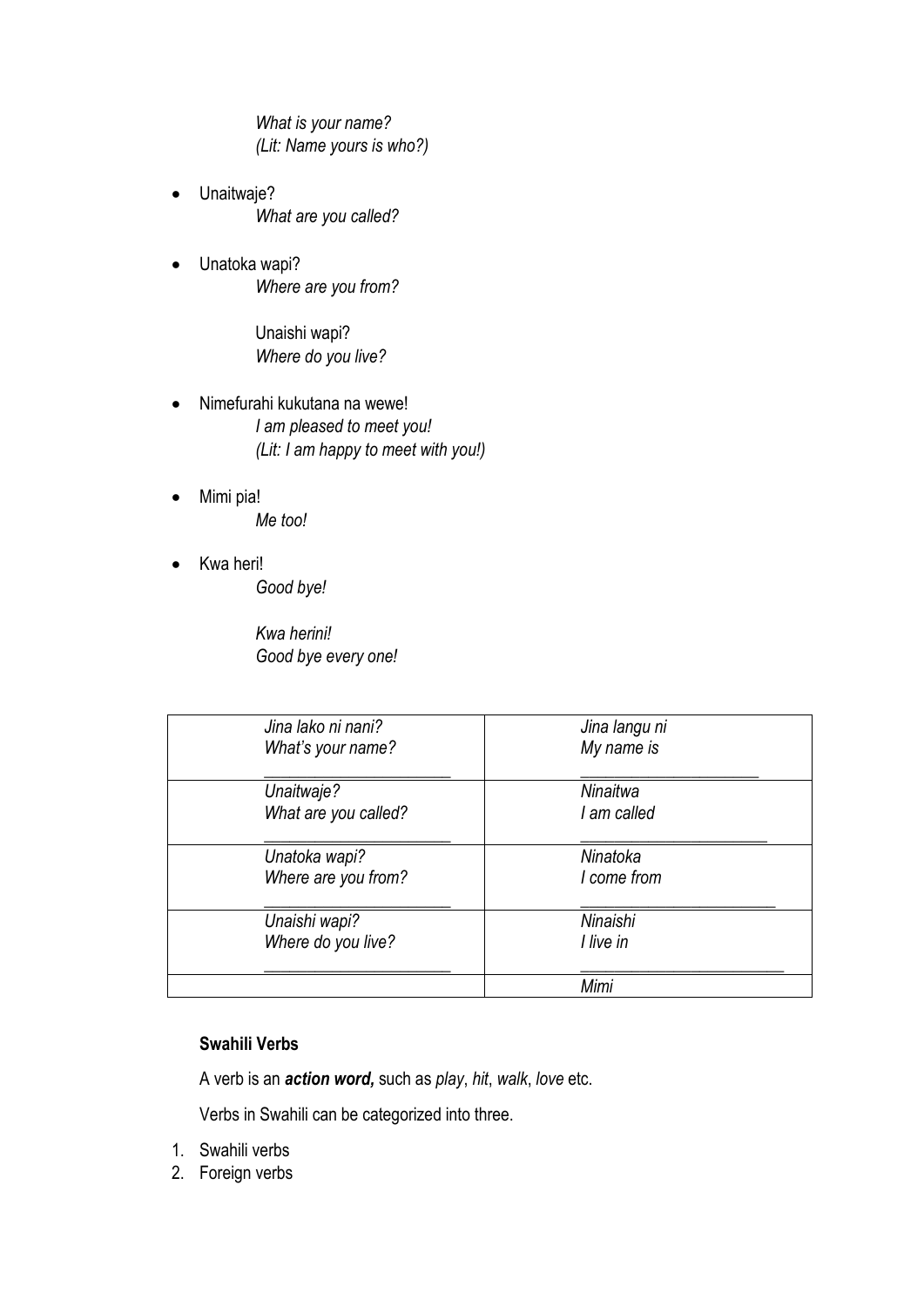#### 3. One-syllable verbs

A few examples of **Swahili verbs** are as follows:

- 1. Ku.pend**a** To love
- 2. Ku.som**a** To read/ to study
- 3. Ku.elew**a** To understand
- 4. Ku.chez**a** To play
- 5. Ku.sem**a** To speak
- 6. Ku.kimbi**a** To run

A Swahili verb is usually accompanied by other syllables that denote the doer of the action, the time the action was done, and sometimes the recipient of the action.

Example:

Let's take the verb *ku.penda*- to love

I love Africa!

Ninapenda Afrika!

Ni- I

Na- present tense marker

Penda- verb

**Ni**napenda

Here are the Swahili subject prefixes:

|                        | Ni                     |  |
|------------------------|------------------------|--|
| You singular           | U                      |  |
| He/She                 | A                      |  |
| We                     | Tu                     |  |
| You plural             | М                      |  |
| They                   | Wa                     |  |
| I love Africa          | Ninapenda Afrika       |  |
| You love Africa        | <b>Unapenda Afrika</b> |  |
| She/He loves Africa    | Anapenda Afrika        |  |
| We love Africa         | Tunapenda Afrika       |  |
| You all love Africa    | Mnapenda Afrika        |  |
| They love Africa       | Wanapenda Afrika       |  |
| I study Swahili        | Ninasoma Kiswahili     |  |
| You study Swahili      | Unasoma Kiswahili      |  |
| She/He studies Swahili | Anasoma Kiswahili      |  |
| I understand Swahili   | Ninaelewa Kiswahili    |  |
|                        | Ni na elewa            |  |
| I understand           | Naelewa Kiswahili      |  |
| We understand Swahili  | Tunaelewa Kiswahili    |  |
| I love you!            | Ninakupenda!           |  |
| Congrats!              | Hongera!               |  |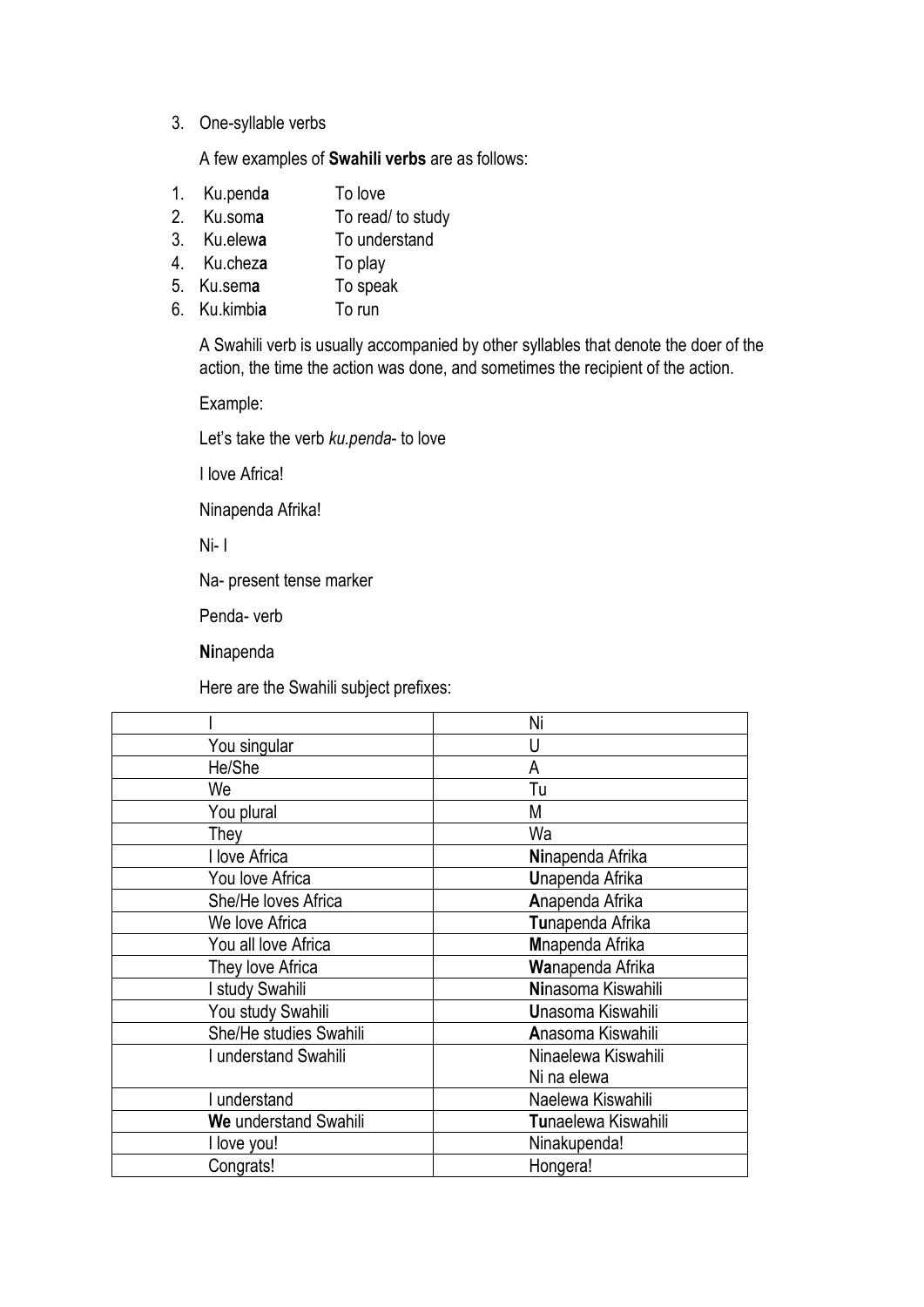# **LESSON 4 A: WHY SWAHILI?**

#### Is it **"Swahili"** or "**Kiswahili"?**

It's both! It's **"Swahili**" if you say it in English, and **"Kiswahili**" if you say it in Swahili.

| <b>LANGUAGE</b> | IN<br><b>SWAHILI</b> | <b>COUNTRIES</b>                                                                                                                                                                                                                                     |
|-----------------|----------------------|------------------------------------------------------------------------------------------------------------------------------------------------------------------------------------------------------------------------------------------------------|
| 1. French       | <b>Kifaransa</b>     | France, Belgium, Benin, Burkina<br>Faso, Burundi, Rwanda,<br><b>Cameroon, Central African</b><br>Republic, Chad, Comoros, Côte<br>d'Ivoire, Congo, Djibouti etc                                                                                      |
| 2. Portuguese   | <b>Kireno</b>        | Portugal, Angola, Mozambique,<br>Guinea-Bissau, Cape Verde, São<br>Tomé and Príncipe, and<br><b>Brazil.etc</b>                                                                                                                                       |
| 3. Arabic       | <b>Kiarabu</b>       | Saudi Arabia, United Arab<br>Emirates, Chad, Algeria,<br>Comoros, Eritrea, Djibouti, Egypt,<br>Palestine, Lebanon, Iraq, Jordan,<br>Lebanon, Kuwait, Mauritania,<br>Morocco, Oman, Qatar, Somalia,<br>Sudan, Syria, Bahrain, Tunisia<br>and Yemenetc |
| 4. Swahili      | <b>Kiswahili</b>     | Kenya, Tanzania, Uganda,<br>Rwanda, Burundi, South Sudan,<br>Malawi, DRC Congo, Comoro<br>Island, Mozambique, Southern<br><b>Somalia</b>                                                                                                             |
| 5.<br>Oman      | Kiomani              |                                                                                                                                                                                                                                                      |

Due to historical reasons, Swahili has borrowed heavily from **Arabic, Persian, Gujarati/Kutchi (Indian), German, Portuguese** and **English languages**. While the vocabulary is of mixed origins, the *language syntax* and *grammar* is purely Bantu.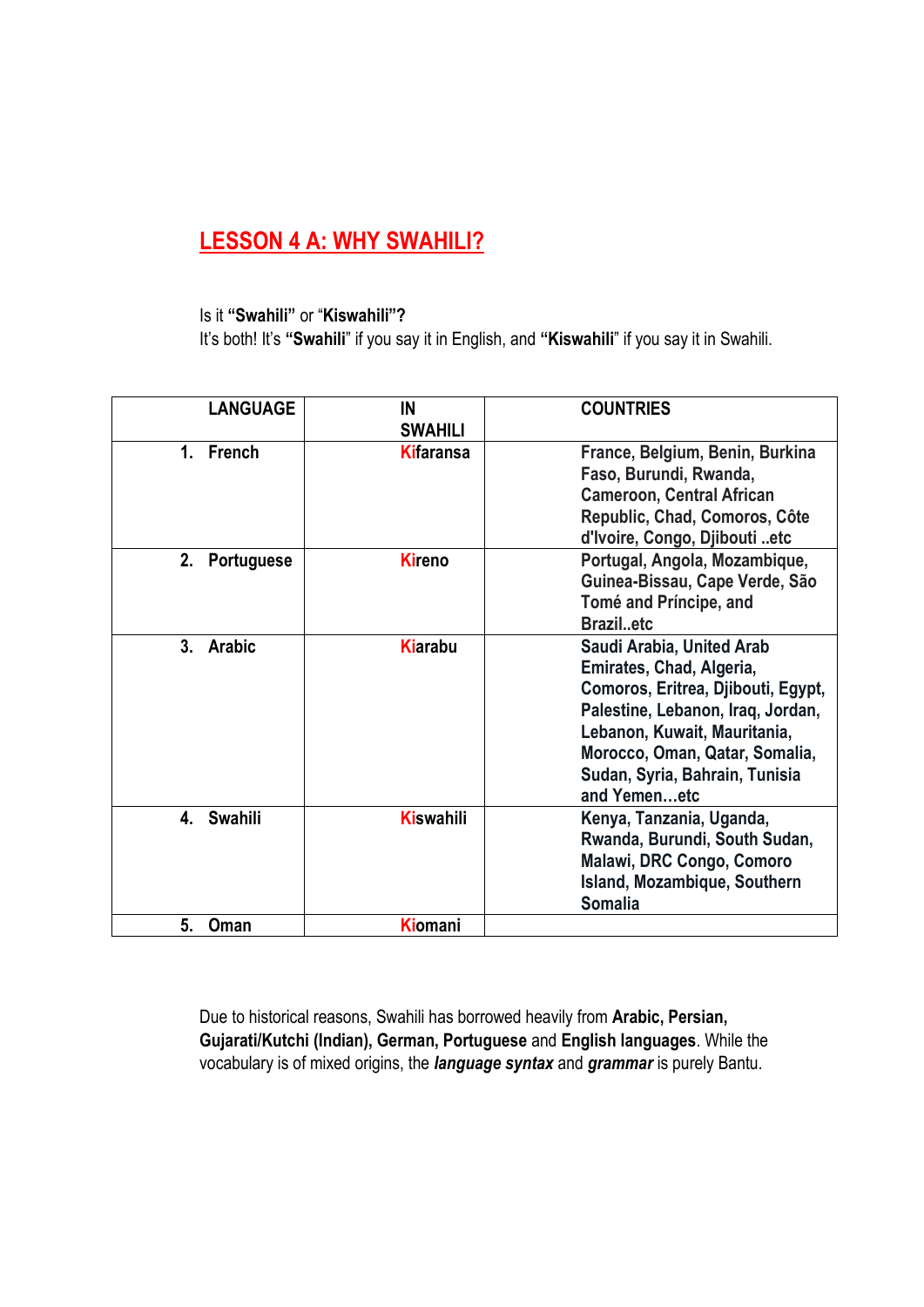As a matter of fact, the **first Swahili-English dictionary** (**1894 Edward Steere & Madan's English-Swahili dictionary**) was prepared by a missionary. The colonial administrators pioneered the effort of standardizing the Swahili language. Zanzibar was the epicenter of culture and commerce.

In view of the above, the Unguja dialect (Kiunguja) was then used for all formal communication such as in schools, in mass media (newspapers and radio), in books and other publications.

Swahili belongs to a big family of Bantu (African) languages spoken mostly in: Eastern, Central, and Southern Africa. The same way we have the **Anglophone** (English-speaking nations-Anglosphere); **Lusophone** (Portuguese-speaking African countries), **Francophone** (French-speaking African countries), we soon expect to have *Swahiliphone* (Swahili-speaking African countries).

#### Swahili is taught in many parts of the world.

| USA          | <b>EUROPE</b> | <b>MIDDLE EAST</b> |
|--------------|---------------|--------------------|
| More than 80 | More than 40  | More than 12       |
| Universities | Universities  | Universities       |

It is estimated that Swahili has more than **180 Million speakers** across the globe.

Swahili is a communication and a business tool. It has the potential to wield real and considerable influence both globally and in Inter and Intra-Africa trade.

#### **SWAHILI RADIO STATIONS IN THE WORLD**

It is one of the languages that feature in some renowned world radio stations such as: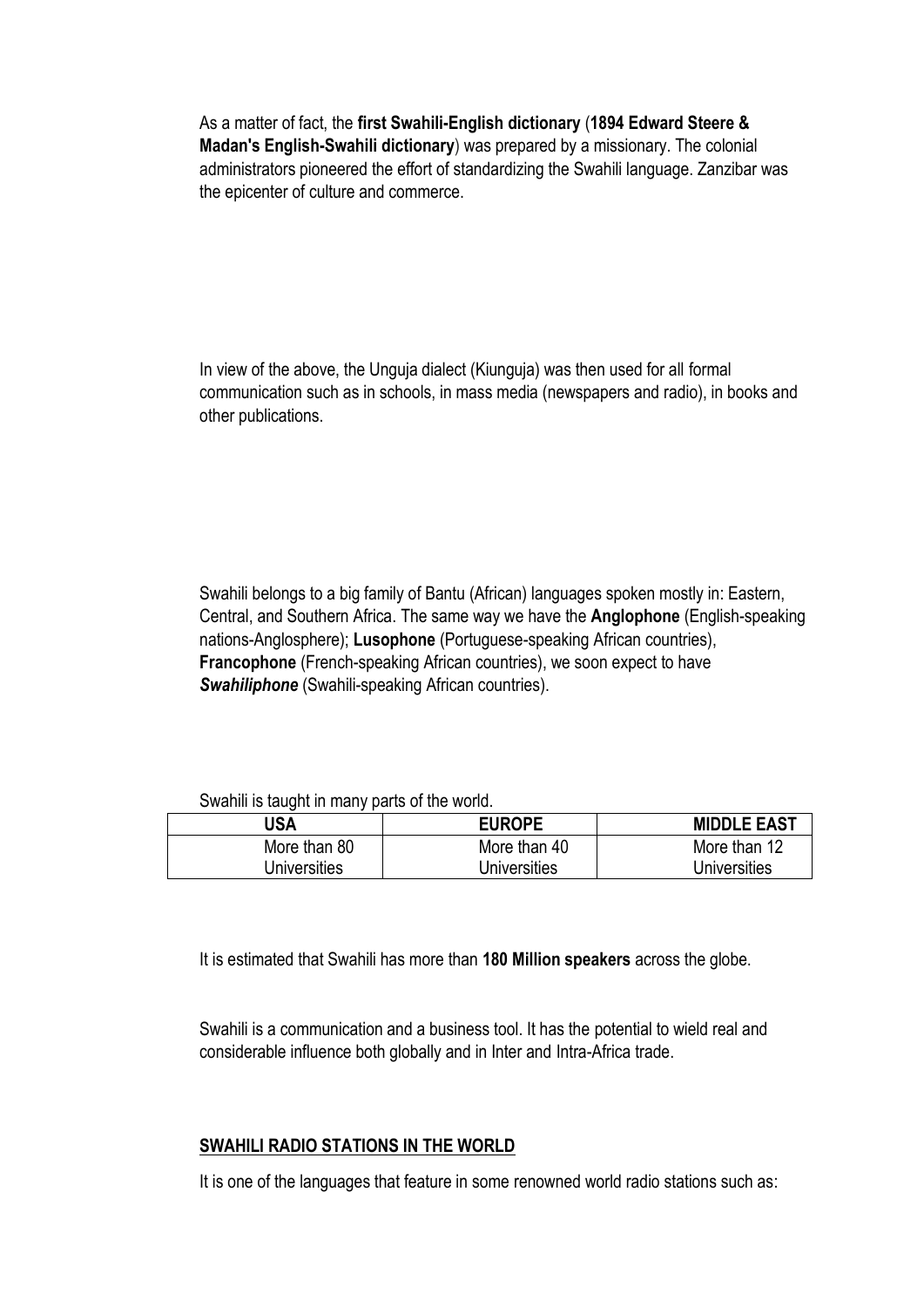| The        | Voice of     | Radio              | Radio       |
|------------|--------------|--------------------|-------------|
| <b>BBC</b> | America      | <b>DeutscheWel</b> | Moscow      |
| Swah       | (VOA)        | le (DW             | Internation |
| ili        |              |                    | al (RMI)    |
| Radio      | Radio        | Radio Sudan        | Radio       |
| Cairo      | Japan        |                    | Tehran      |
| (Egyp      | Internation  |                    |             |
|            | al $(RJI)$ , |                    |             |
| Radio      | Radio        |                    |             |
| South      | France       |                    |             |
| Africa     | Internation  |                    |             |
|            | al           |                    |             |

### **COMMON SWAHILI PHRASES**

The Swahili has made exceptional inroads and presence in the art world i.e. in songs, theatres, movies and television programs.

For example, the lyrics for the song titled "Liberian girl" by Michael Jackson have Swahili phrases:

Nakupenda pia - I love you too Nakutaka pia – I want you too Mpenzi wee! – Ohh my dear.

The well celebrated Disney movie, "The Lion King" featured several Swahili words as the names of the character, for example: Simba- Lion; Rafiki – Friend

We also have the following Swahili phrase used in that movie – **"Hakuna matata**" to mean:

No problem/troubles/qualms/issues.

# **KITCHEN ACTIVITIES:**

# **KITCHEN ITEMS/ VYOMBO VYA JIKONI**

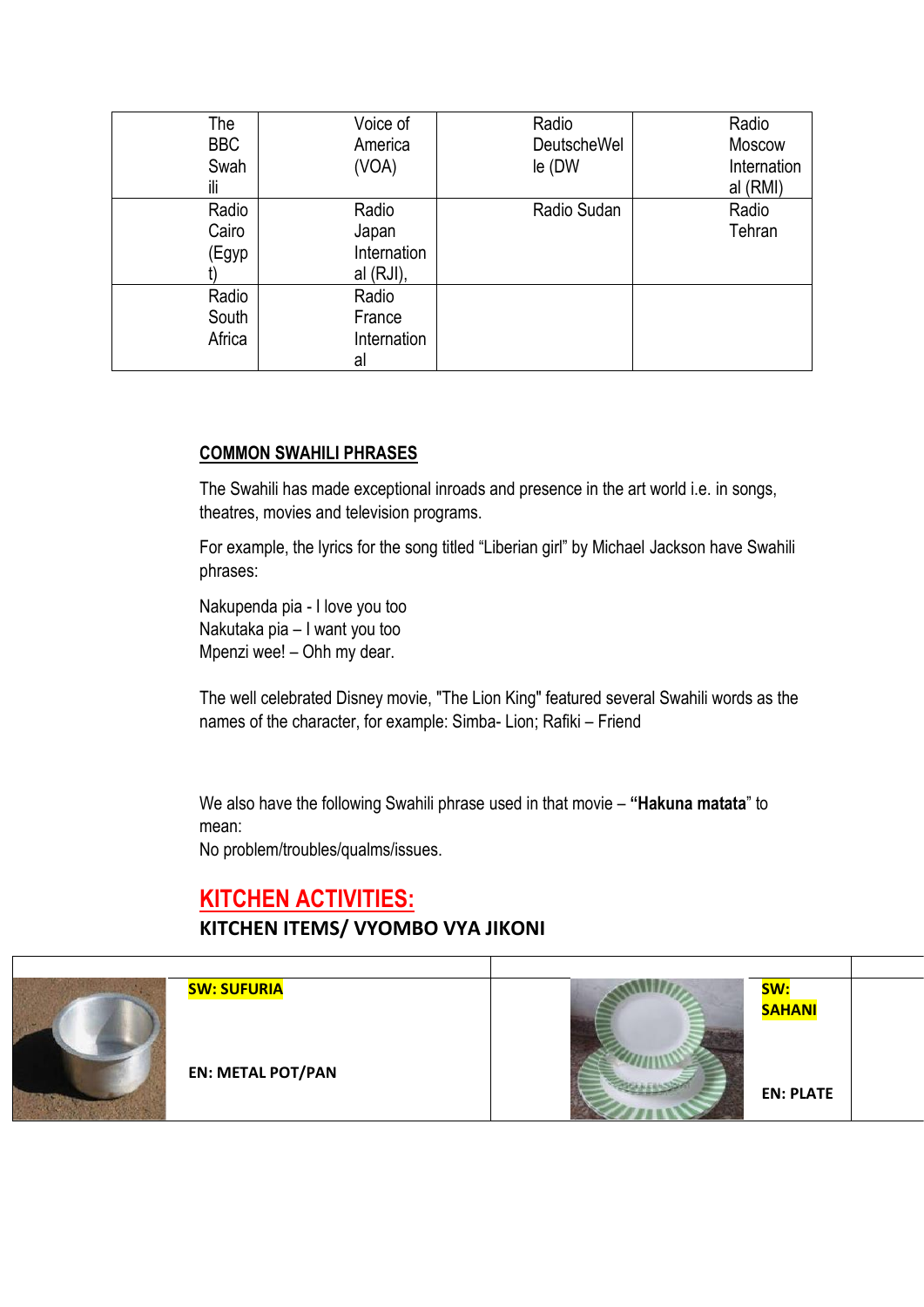| <b>SW: KARO</b>        | <b>SW: MWIKO</b>        |  |
|------------------------|-------------------------|--|
| <b>EN: SINK</b>        | <b>EN: WOODEN SPOON</b> |  |
|                        |                         |  |
| <b>SW: SINIA/DESTE</b> | <b>SW: BAKULI</b>       |  |
| <b>EN: PLATTER</b>     | <b>EN: BOWL</b>         |  |
| SW: UMA                | <b>SW: KIKUNIO</b>      |  |
| <b>EN: FORK</b>        | <b>EN: GRATER</b>       |  |